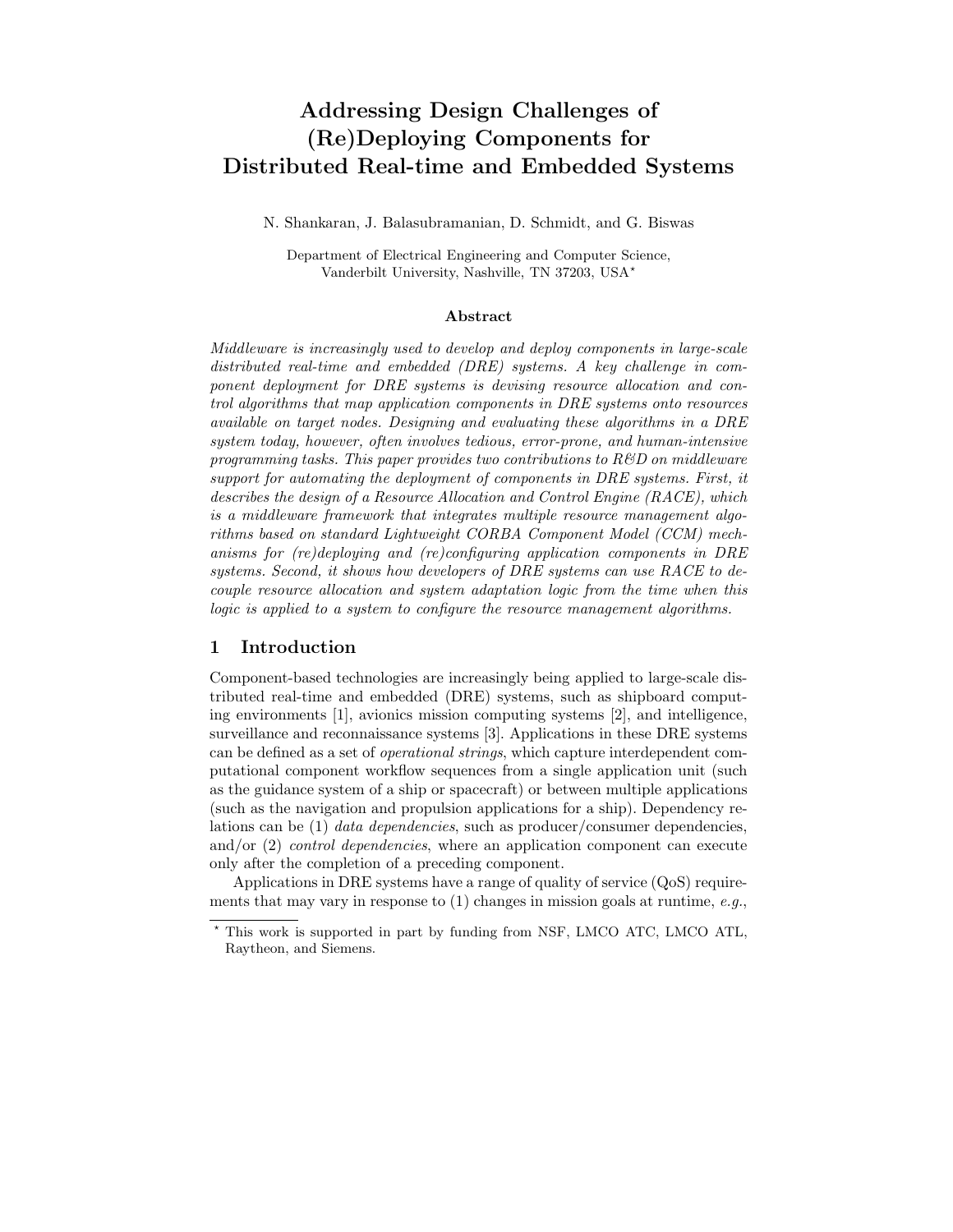due to new information or because certain tasks cannot be completed on time, and  $(2)$  changes in system performance, e.g., due to loss of resources, transient overload and/or algorithmic properties. Applications can adapt to these changes by running the components in their operational strings in different modes and dynamically reconfiguring and migrating application component implementations.



Fig. 1. Resource Allocation and Control of Applications in DRE Systems

To support different types of applications running in various DRE system environments – as well as to allow applications with diverse QoS requirements to share resources simultaneously  $-$  a range of resource allocation and control algorithms and mechanisms are needed to (1) allocate resources to operational strings and (2) control system performance after operational strings have been deployed, as shown in Figure 1.

Algorithms are responsible for deciding how best to deploy and redeploy operational strings of application components at system initialization and during runtime. Allocation algorithms determine the initial component deployment by deciding how to map these components to the appropriate target nodes. For example, an allocation algorithm could apportion CPU resources to components in such a way that avoids saturating these resources. Likewise, control algorithms adapt the execution of an operational strings's components at runtime in response to changing environments and variations in resource availability and/or demand. For example, a control algorithm could (1) modify an application's current operating mode, (2) dynamically update component implementations, and/or (3) redeploy all or part of an operational string's components to other target nodes to meet end-to-end QoS requirements.

Mechanisms are responsible for performing the decisions of the algorithms, namely allocation and control decisions by the respective algorithms. For example, mechanisms can (1) (re)deploy and (re)configure application components, (2) transition application components from idle states to operational states and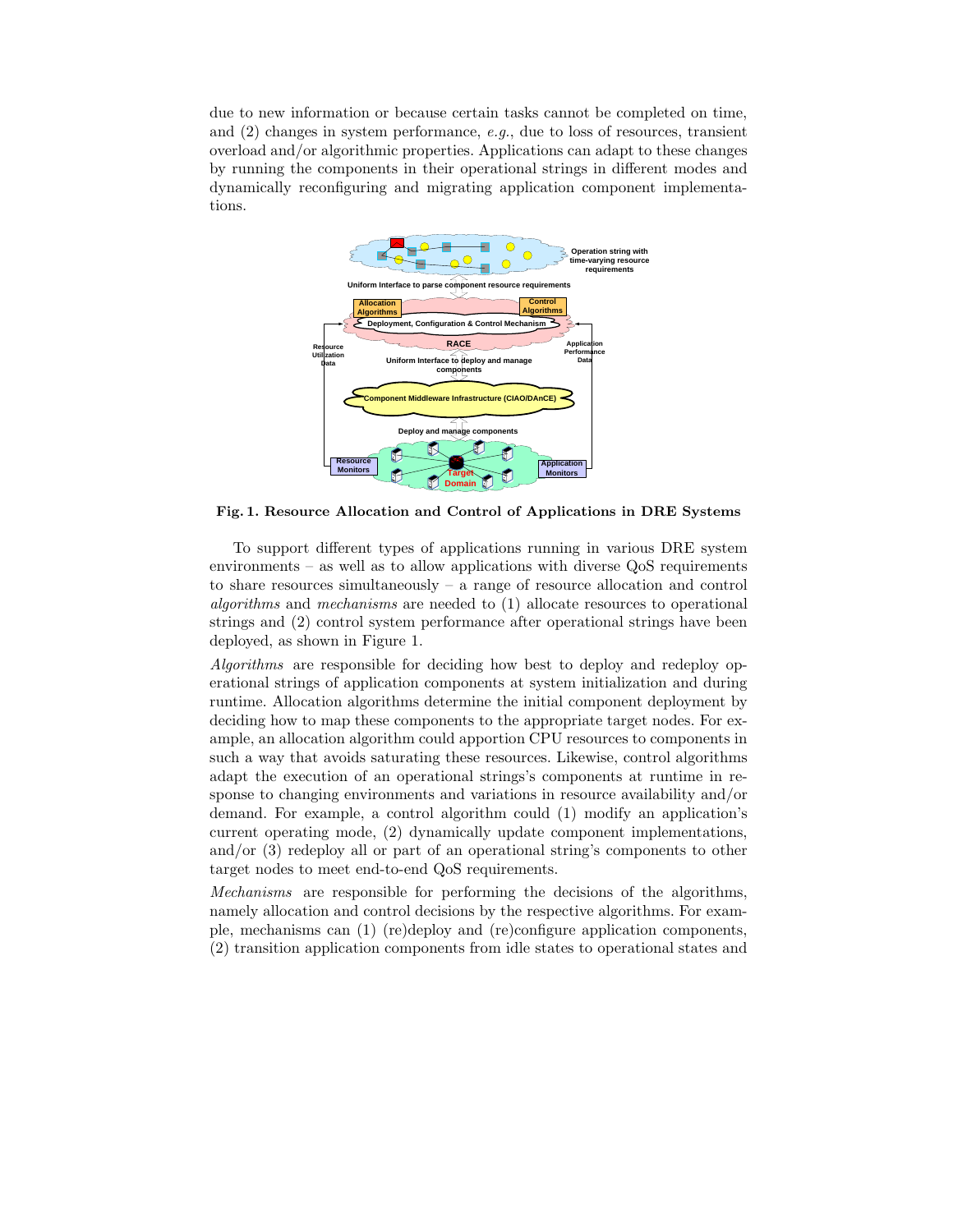monitor the performance of the DRE system, and (3) modify components and/or operational strings to realize the adaptation decisions of control algorithms.

One way to develop resource allocation and control solutions for DRE systems is to tightly couple handcrafted algorithms and mechanisms. While this approach is common, it yields convoluted implementations that can increase the algorithm complexity and memory footprint. It also involves tedious and errorprone human-intensive programming tasks, such as (1) specifying and evaluating component resource requirements, (2) examining component behavioral and interaction characteristics to identify which resource management algorithm(s) are best suited for deployment, (3) identifying resources available on target plat $form(s)$ , (4) devising application-specific monitors that identify changes in dynamic operating conditions, and (5) interacting with middleware infrastructure mechanisms that (re)configure and (re)deploy components based on decisions made by allocation and control algorithms.

A more effective design, therefore, is to develop a framework that enables different allocation and control algorithms to reuse common, automated mechanisms that include (1) capabilities to parse metadata that describe application QoS characteristics, (2) monitors that track application and infrastructure performance and resource usage, (3) the ability to represent allocation/control algorithm policies via metadata and automatically configure the middleware to enforce these policies, and (4) the ability to (re)deploy and (re)configure the application components based on the decisions made by the allocation and control algorithms.

This paper describes one such reusable framework, the Resource Allocation and Control Engine (RACE), that we have developed in conjunction with colleagues at Lockheed Martin Advanced Technology Lab and Advanced Technology Center. As shown in Figure 1, RACE separates resource allocation and control algorithms from the underlying middleware deployment, configuration, and control mechanisms so that different algorithms can reuse common mechanisms to (re)deploy components onto nodes and manage the node's resources among competing applications. These capabilities enable DRE system developers to configure allocation and control algorithms depending on the characteristics of the operational strings being deployed and enables the use of multiple algorithms without needing to handcraft the mechanisms used to configure the algorithms.

The remainder of this paper is organized as follows: Section 2 motivates the need for RACE in the context of applications for DRE systems; Section 3 describes the design of RACE and shows how it leverages the OMG Deployment and Configuration (D&C) specification [4] in the Lightweight CORBA Component Model (CCM) standard [5]; Section 4 illustrates how we are applying RACE to the applications described in Section 2; Section 5 compares our work on RACE with related research; and Section 6 presents concluding remarks.

## 2 Motivating Application Scenarios

Figure 1 presented a computational architecture applicable to large-scale DRE systems that perform a number of coordination and heterogeneous data han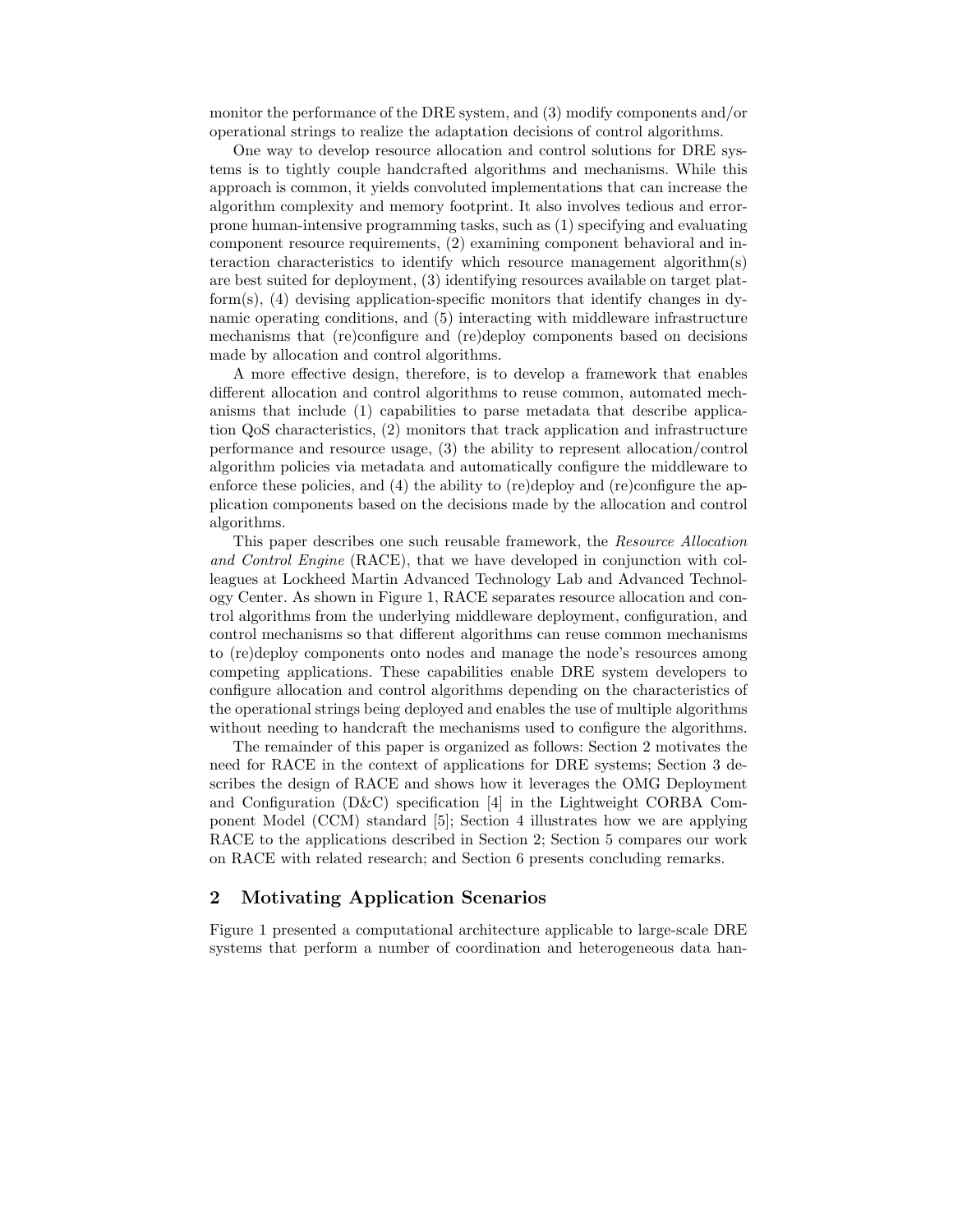dling and analysis tasks. An example is NASA's Earth Science Enterprise (ESE) mission, whose goal is to collect significant amounts of atmospheric and earth surface data to enable computational models that can accurately predict climate, weather, and natural hazard occurrences. The architecture of a DRE system that implements the ESE mission is shown in Figure 2. Although these studies have



Fig. 2. Architecture of Earth Science Enterprise System

traditionally been conducted using large, independently operated spacecraft, the goals of better physical coverage and richer data collection with a variety of sensors at lower cost motivates the deployment of large networked constellations of satellites [6, 7].

In addition to deploying a constellation of satellites, modern science missions often operate in multiple application modes, such as signal space coverage, combination, and isolation, depending on the current task requirements. For example, the Global Precipitation Measurement (GPM) constellation [8] requires an evenly distributed network of orbiters to sample every point in the globe at periodic time intervals driven by the rate at which thunderstorms can form and dissipate. In other situations, it may be important for separate platforms with different sensors to cooperate and analyze a phenomena, e.g., Cloudsat and Calipso use different sensors to study the relationship between aerosols and precipitation [9]. In these applications, spacecraft fly in close coordinated formations to capture different information from the same region.

Future science missions will likely combine and simultaneously operate in all the modes of operation outlined above, while autonomously switching between modes as conditions and requirements change, e.g., as a new storm system begins to form over the Gulf of Mexico. NASA's Leonardo-BRDF [10] is an example of such a multi-functional, multi-platform, and multi-configuration system. To achieve this capability, satellite systems and their computational resources will need to be reconfigured dynamically during system operation.

A key challenge, therefore, is to develop reusable DRE system middleware that supports efficient operation of the different configurations outlined above, and the transitions between these configurations. To address this challenge, we are developing an *intelligent mission planner* [11] that decomposes the overall science mission goal(s) into sets of tasks that can be executed concurrently. This mission planner employs decision-theoretic methods and other AI schemes (such as hierarchical task decomposition) to decompose mission goals into navigation, control, data gathering, and data execution tasks. In addition to initial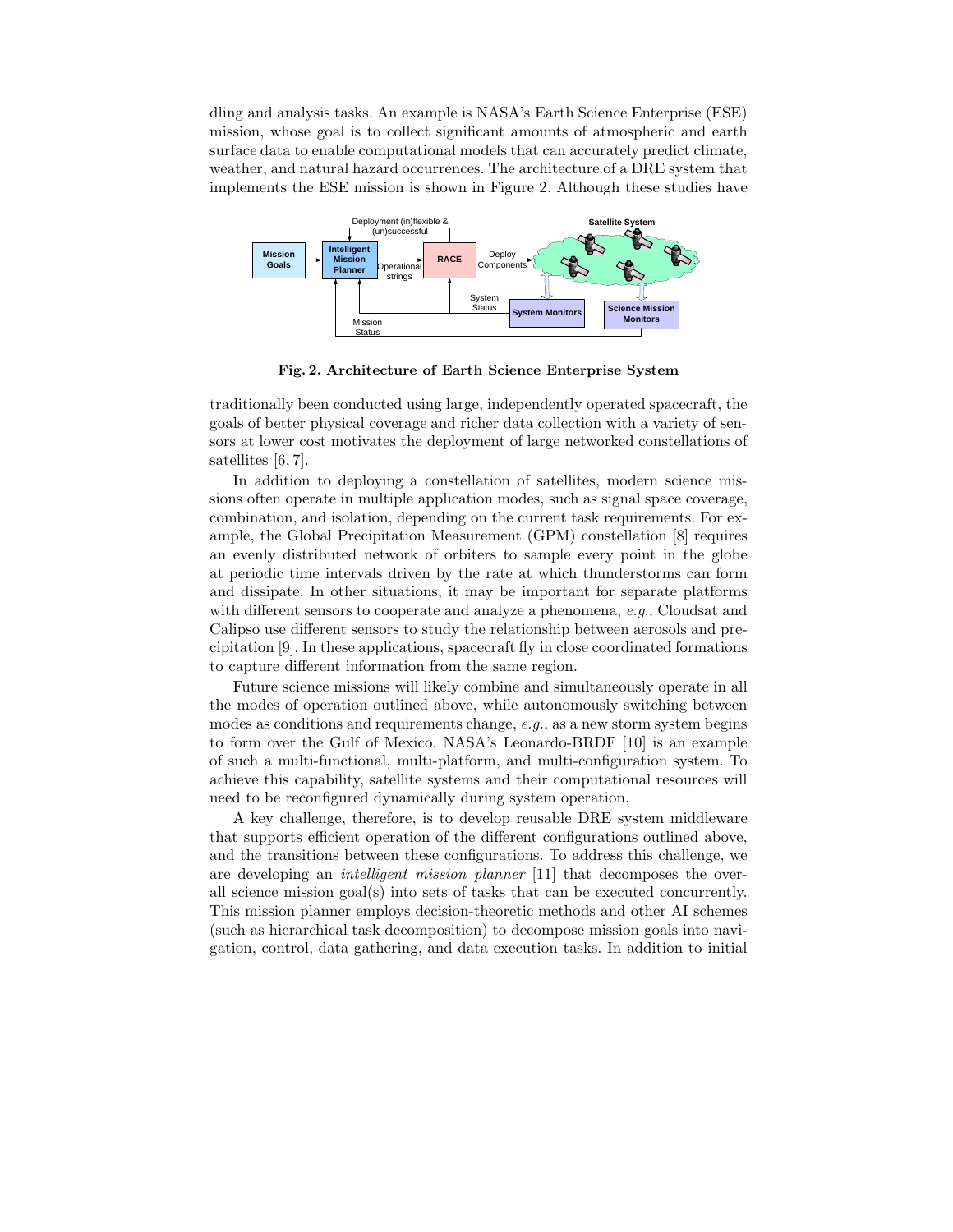plan generation, the planner can incrementally generate new task sequences (see Figure 2) in response to changing mission goals and resource requirements, or degraded performance reported by the mission and system monitors.

Each computational task sequence generated by the intelligent mission planner translates to an operational string of application components. The set of operational strings for an application can be represented as a partial-order dependency graph, where the application components form the nodes of the graph, and the edges capture the dependency relations. The graph generated by our intelligent mission planner captures the possible sequential and concurrent execution sequences of applications in a DRE system. To support efficient resource allocation and adaptation for these operational strings, we need a reusable middleware architecture that resolves the following challenges:

1. Support for efficient parsing of operational string resource requirements. The intelligent mission planner generates (1) the sequence of application components to be deployed for each operational string, (2) the interactions between components in a string and between strings, (3) the behavioral characteristics of each component, (4) the resource requirements for each component, and (5) the QoS characteristics of each component. To support interoperability among various tools in a science mission [6], such application-specific information can be captured via XML metadata. To ensure that this information is available for processing – and to prevent the runtime overhead of parsing XML data – the middleware must provide mechanisms for parsing the metadata once, and store the parsed information efficiently so it can be transferred quickly across multiple processes at runtime.

2. Support for selecting resource allocation and control algorithms. A single resource allocation and control strategy will not handle all resource allocation and adaptation needs for heterogeneous application components, which include guidance, navigation, control, data acquisition, data handling, and data analysis algorithms [6]. The middleware should, therefore, provide mechanisms that select different resource allocation and control algorithms depending on the behavior, interactions, and priorities of operational strings composed of application components.

3. Support for sharing common middleware deployment framework. Implementing resource allocation and control decisions of algorithms is error-prone and tedious, e.g., it includes locating component binaries and libraries, connecting components using the interaction specification information, and configuring underlying OS and middleware to ensure proper end-to-end QoS. Reimplementing these tasks manually for each algorithm leads to convoluted implementations, increased memory footprint, and longer system development and quality assurance cycles. A reusable middleware framework should therefore provide mechanisms that efficiently and automatically (1) interact with the intelligent mission planner to convey the resource allocation and control decisions and (2) configure the underlying system resources to ensure end-to-end QoS requirements.

Section 3 describes the design of a resource allocation and control engine that leverages the OMG Deployment and Configuration specification in the Lightweight CCM standard to address the challenges described above.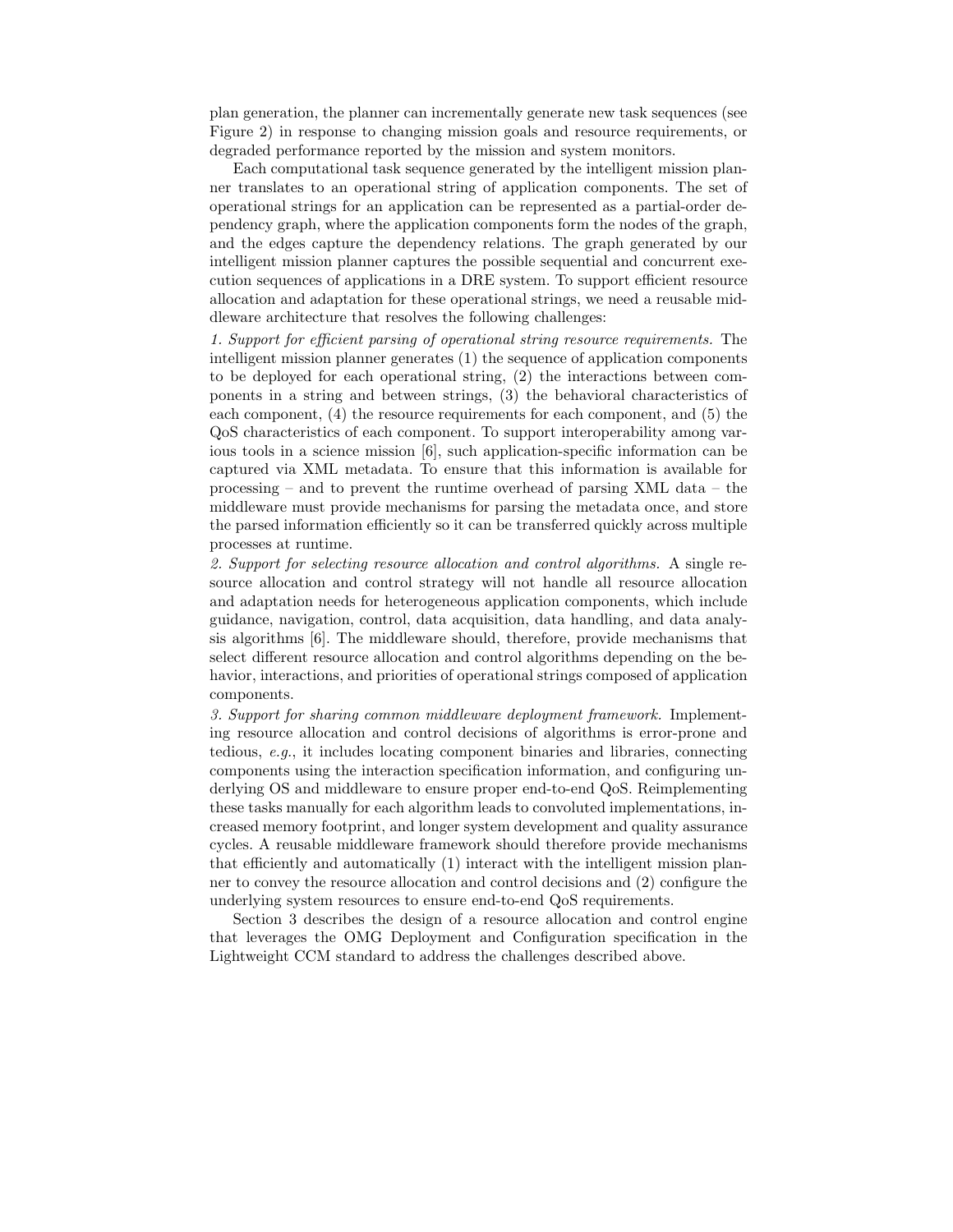# 3 The Design of RACE

The architecture of the Resource Allocation and Control Engine (RACE) is shown in Figure 1. This section presents a brief overview of CIAO and DAnCE, which are the standard middleware platforms underlying RACE. It then describes how RACE enhances these platforms to provide a reusable framework for (re)deploying components onto nodes and managing node resources among competing operational strings.

## 3.1 RACE Middleware Infrastructure

As shown in Figure 1, the Resource Allocation and Control Engine (RACE) is a framework built atop of our CIAO and DAnCE, which are our open-source<sup>1</sup> implementations of the OMG Lightweight CCM [5], Deployment and Configuration (D&C) [4], and Real-time CORBA [12] specifications.

Overview of CIAO. The OMG Lightweight CCM specification standardizes the development, configuration, and deployment of component-based applications that are not tied to any particular language, OS platform, or network. Components in Lightweight CCM are implemented by executors and collaborate with other components via *ports*, including (1) *facets*, which define an interface that accepts point-to-point method invocations from other components, (2) receptacles, which indicate a dependency on point-to-point method interface provided by another component, and (3) event sources/sinks, which indicate a willingness to exchange typed messages with one or more components. There are



Fig. 3. CIAO Architecture Fig. 4. DAnCE Architecture

two categories of components in Lightweight CCM: (1) monolithic components, which are executable binaries, and (2) *assembly-based components*, which are a set of interconnected components that can either be monolithic or assemblybased (note the intentional recursion).

 $1$  CIAO and DAnCE are available from www.dre.vanderbilt.edu/CIAO.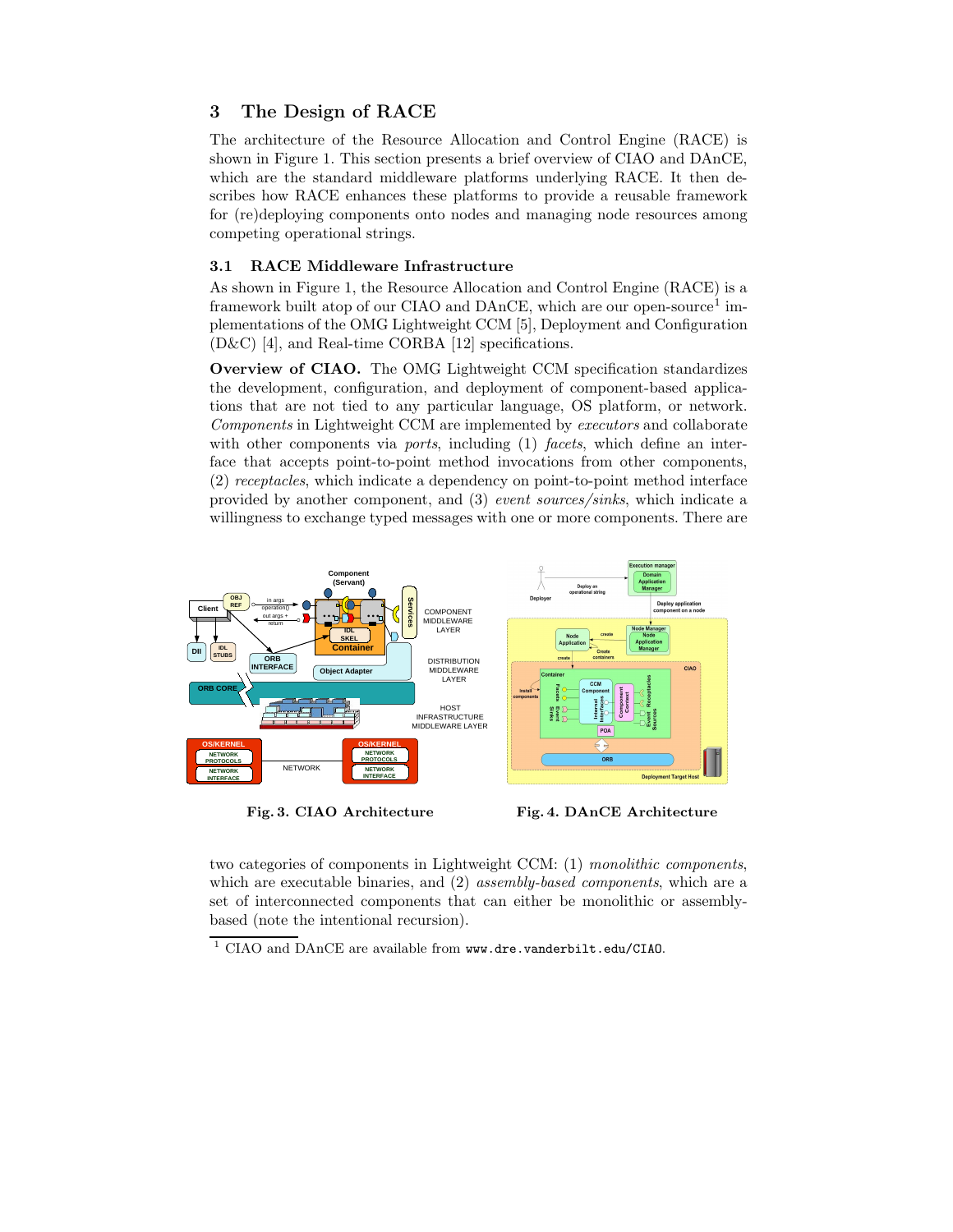A container in Lightweight CCM provides the runtime environment for one or more components that provides various pre-defined hooks and strategies, such as persistence, event notification, transaction, and security, to the component(s) it manages. Each container is responsible for initializing instances of the components it manages and mediating their access to other components and common middleware services. A *NodeApplication* is a component server factory that creates containers and provides the run-time process context.

CIAO [13] is an open-source implementation of the OMG Lightweight CCM and Real-time CORBA [12] specifications. CIAO's architecture (shown in Figure 3) is designed based on (1) patterns for composing component-based middleware [14] and (2) reflective middleware [15] techniques to enable mechanisms within the component-based middleware to support different QoS aspects [16].

Overview of DAnCE. In Lightweight CCM, component assemblies are deployed and configured via the OMG D&C [4] specification, which manages the mapping of application components onto nodes in a target environment. The information about the component assemblies and the target environment in which the application components will be deployed are captured in the form of standard XML descriptors. To support automatic deployment and configuration of components based on their descriptors, we developed the Deployment And Configuration Engine (DAnCE), whose architecture is shown in Figure 4. DAnCE's runtime framework parses XML assembly descriptors and deployment plans, extracts connection and deployment information from the descriptors and plans, and then automatically deploys the system into the CIAO component middleware platform and establishes the connections between component ports.<sup>2</sup>

DAnCE implements a set of runtime interfaces defined by the OMG D&C specification that handle the instantiation, installation, connection establishment, monitoring, and termination of components on nodes in a target environment. The D&C specification calls this target environment a *domain*, which consists of nodes, interconnects, bridges, and resources. The standard D&C interfaces implemented by DAnCE include (1) the ExecutionManager and Node-Manager, which manage the lifecycle of the deployment process to help configure component servers on the nodes, install components into containers, and set up connections among components that may be distributed across multiple nodes, and (2) the DomainApplicationManager and NodeApplicationManager, which split a deployment plan across multiple domains so that various QoS concerns (such as security and fault isolation) can be enforced. The ExecutionManager and DomainApplicationManager operate at the global domain level, whereas the NodeManager and NodeApplicationManager operate at each node of the domain.

#### 3.2 The Structure and Functionality of RACE

The RACE architecture consists of the entities shown in Figure 5. These entities

 $2$  In the context of this paper, a *connection* refers to the high-level binding between an object reference and its target component, rather than a lower-level transport (e.g., TCP) connection.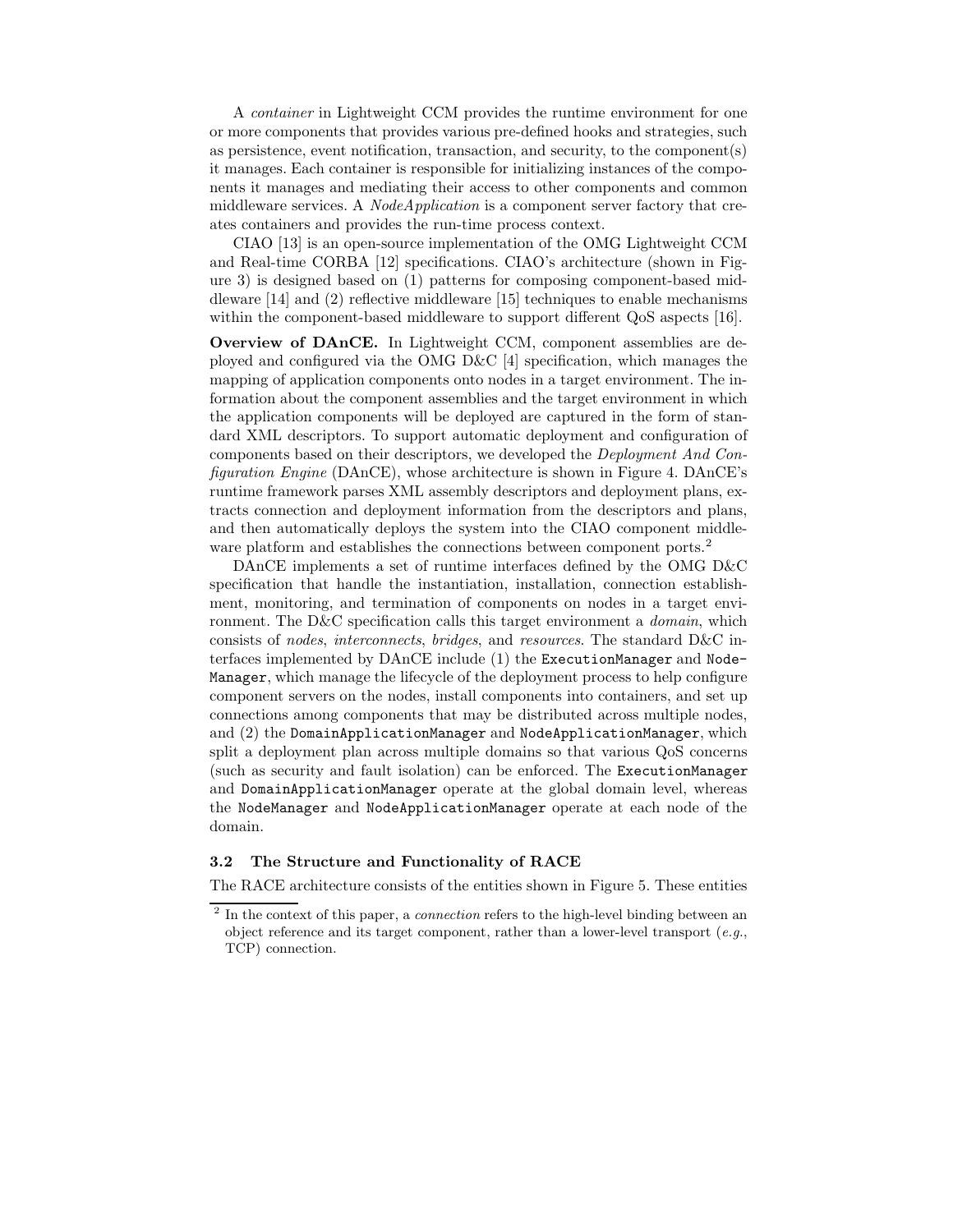

Fig. 5. RACE Structure

Fig. 6. DeploymentManager Structure

are implemented as CCM components using CIAO and are deployed via DAnCE. We describe each entity below:

ResourceMonitors are CCM components that track resource utilization in a domain. One or more ResourceMonitors are associated with each domain resource, such as CPU and memory utilization monitors on each node and network bandwidth utilization monitors on interconnects and bridges.

ApplicationQoSMonitors are CCM components that track the performance of application components by observing QoS properties, such as throughput and latency. One or more ApplicationQoSMonitors are associated with each type of application component.

TargetManager is a CCM component defined in the D&C specification [4] that receives periodic resource utilization updates from ResourceMonitors within a domain. It uses these updates to track resource usage of all resources within the domain. The TargetManager provides a standard interface for retrieving information pertaining to resource consumption of each component and an assembly in the domain, as well as the domain's overall resource utilization. The TargetManager provides information on resource utilization component ports in operational strings.

DeploymentManager is an assembly of CCM components that encapsulates and coordinates one or more allocation and control algorithms. The Deployment-Manager deploys assemblies by allocating resources to individual components in an assembly. After an assemblies is deployed, the DeploymentManager manages the performance of (1) operational strings and (2) domain resource utilization. The Deployment Manager ensures desired performance of the operational strings by performing the following actions to the components that make up the operational strings: (a) (re)allocating resources to the component, (b) modifying component parameters such as executional mode, and/or (c) dynamic replacing the component implementations. The DeploymentManager is the most novel contribution of RACE, so the remainder of this section focuses on its input/output handling, structure and functionality, and extensibility mechanisms.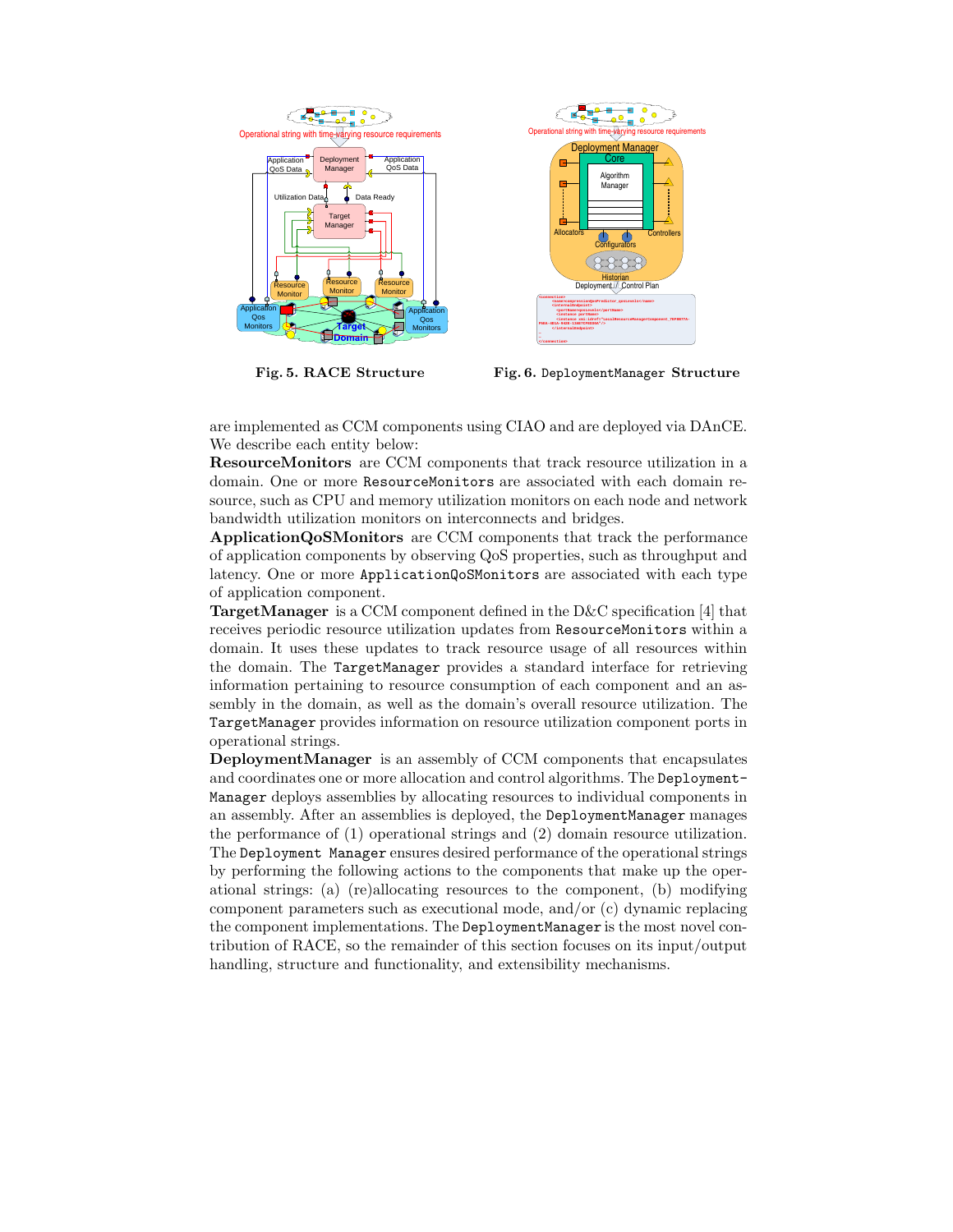Input and output handling. Two types of inputs are processed by a Deployment-Manager:

- Allocation algorithm inputs, which can be decomposed into static and dynamic inputs. Static inputs include (1) assembly(s) of components to deploy, along with their resource requirements, (2) topology of target domain, and (3) operational strings along with their QoS requirements. The static input is represented in XML descriptors generated off-line via domain-specific modeling tools, such as PICML [17], which can visually define, design, and configure CIAO-based applications. Dynamic inputs capture information regarding current resource utilization/availability in the target domain, which is provided by the TargetManager.
- Control algorithm inputs are primarily dynamic and include run-time information from TargetManager and ApplicationQoSMonitors within the domain. This information conveys (1) domain resource utilization/availability and (2) performance corresponding to application components in operational strings.

A DeploymentManager processes allocation algorithm input to produce a resource allocation plan, known as a *deployment plan* in the D&C specification, which describes the nodes in a target environment and the type/number of components to be deployed on a node. Likewise, it processes control algorithm input to produce a runtime control plan composed of recommended adaptations, such as changes in application properties and/or reallocation of system resources to application components. These plans then become policies that the CIAO and DAnCE mechanisms described in Section 3.1 use to (re)allocate resources to applications and manage system performance.

Structure and functionality. The DeploymentManager is itself implemented as a CCM assembly-based component that is composed of the monolithic components shown in Figure 6 and described below:

- Allocators are CCM components that implement various resource allocation algorithms used during system initialization to allocate various domain resources, such as CPU, memory, and network bandwidth, among components. Example allocation algorithms include Bin-Packing [18] and Rate-Monotonic General Task Model [19]. Allocators map application components in operational strings to available domain resources via a deployment plan.
- Controllers are CCM components that implement various control algorithms used at runtime to adapt the execution of an application's components at runtime in response to changing operational context and variations in resource availability and/or demand. Example control algorithms include HySUCON [20] and FCS [21]. Controllers can make (1) coarse-grained control decisions, which apply to many/all nodes in a domain and can migrate components across nodes or reducing the priority of an operational string, and/or  $(2)$  fine-grained control decisions, which apply to individual nodes in a domain and can reduce the rate at which a component makes invocations on another component or reconfigure a component's priority.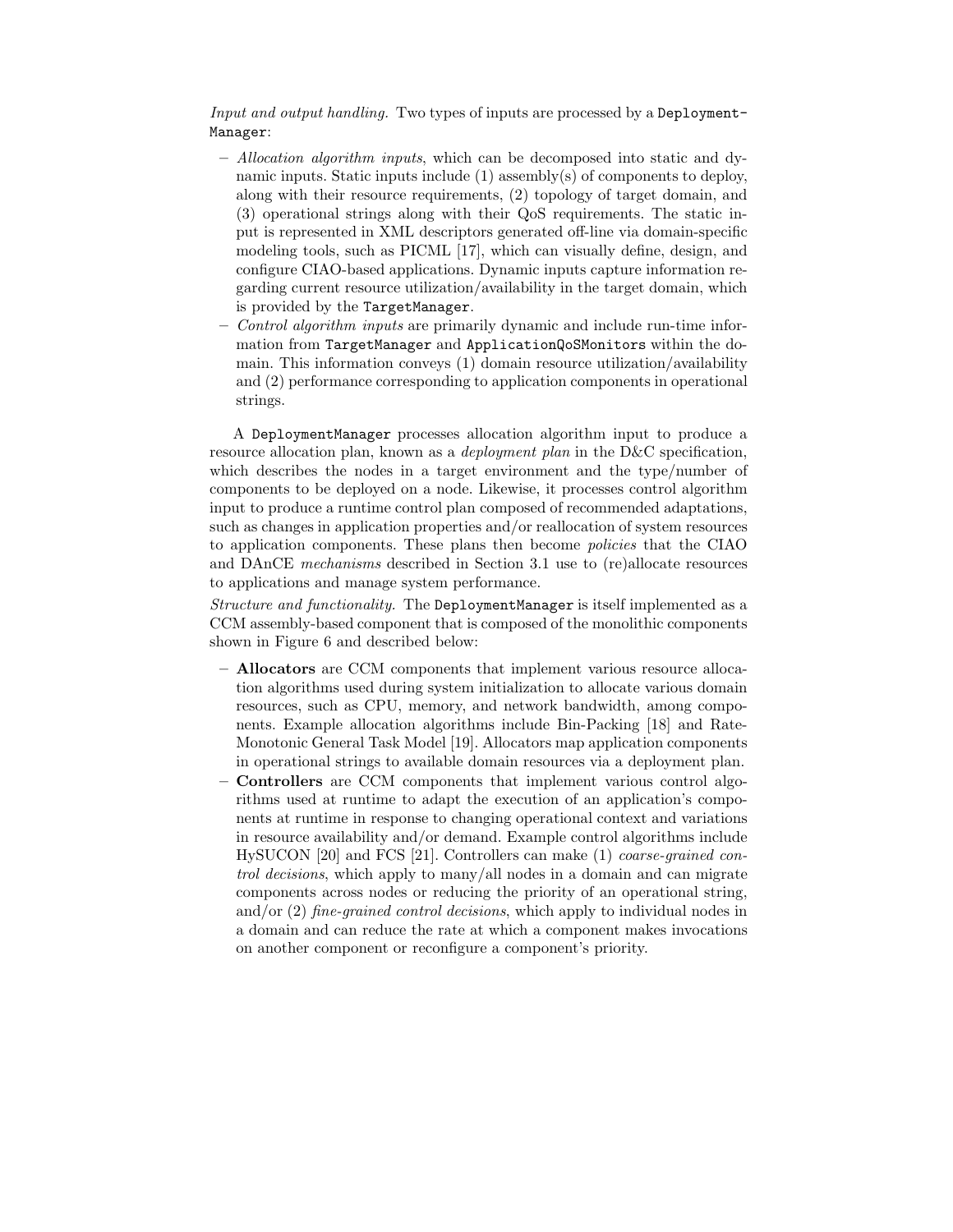- $-$  The **AlgorithmManager** is a CCM component that selects the appropriate Allocator(s) and Controller(s) that are employed to allocate resources and manage the performance of the application components in an operational string. The selection of algorithms depends on the characteristics and resource requirements conveyed in the metadata associated with an operational string.
- Configurators are CCM components that automatically configure the middleware settings (such as threading policy, CORBA priority model and request processing policy) for the application components in an operational string. The input to a Configurator includes (1) the behavioral characteristics and QoS requirements of each component in an operational string and  $(2)$  the deployment plan. The Configurator parses  $(1)$  the behavioral characteristics of the application components to understand the invocation behavior of the components, (2) the QoS requirements to understand the latency and throughput of such invocations, and (3) the deployment plan to understand the middleware resources present in each node of a domain. The output of a Configurator is a configuration plan that specifies the middleware settings that need to be configured automatically in each node in a domain. This plan is used to configure the CIAO and DAnCE middleware to realize a concrete QoS-aware component middleware that attempts to satisfy the QoS goals of application components in operational strings.
- $-$  The **Historian** is a CCM component that maintains the current mapping of resource allocations to application components in an operational string. It also maintains information pertaining to past successful and unsuccessful deployment and control plans. Although this information could be stored internally within each algorithm, the Historian supports the automated sharing of this information across multiple algorithms to enhance reuse.

Extensibility mechanisms. Our experience developing resource allocation and control engines for DRE systems indicates that one algorithm is not sufficient to manage QoS for DRE systems with many types of applications executing on heterogeneous distributed resources. The DeploymentManager therefore supports multiple implementations of resource allocation and control algorithms, as shown in Figure 6. These algorithms can differ in performance and behavior under dynamic operating conditions and application requirements.

The DeploymentManager uses the Component Configurator pattern [22] to dynamically (re)configure the appropriate algorithms available to make resource allocation and control decisions, depending on operating conditions and application requirements. This pattern enables the DeploymentManager to link and unlink its algorithm implementations at runtime without having to modify, recompile, statically relink, or shutdown/restart the RACE processes. Moreover, the ability to dynamic (un)link allocation and control algorithms into RACE allows multiple algorithm policies to share the same CIAO and DAnCE mechanisms, thereby simplifying the development, integration, and comparison of multiple allocation and control algorithms.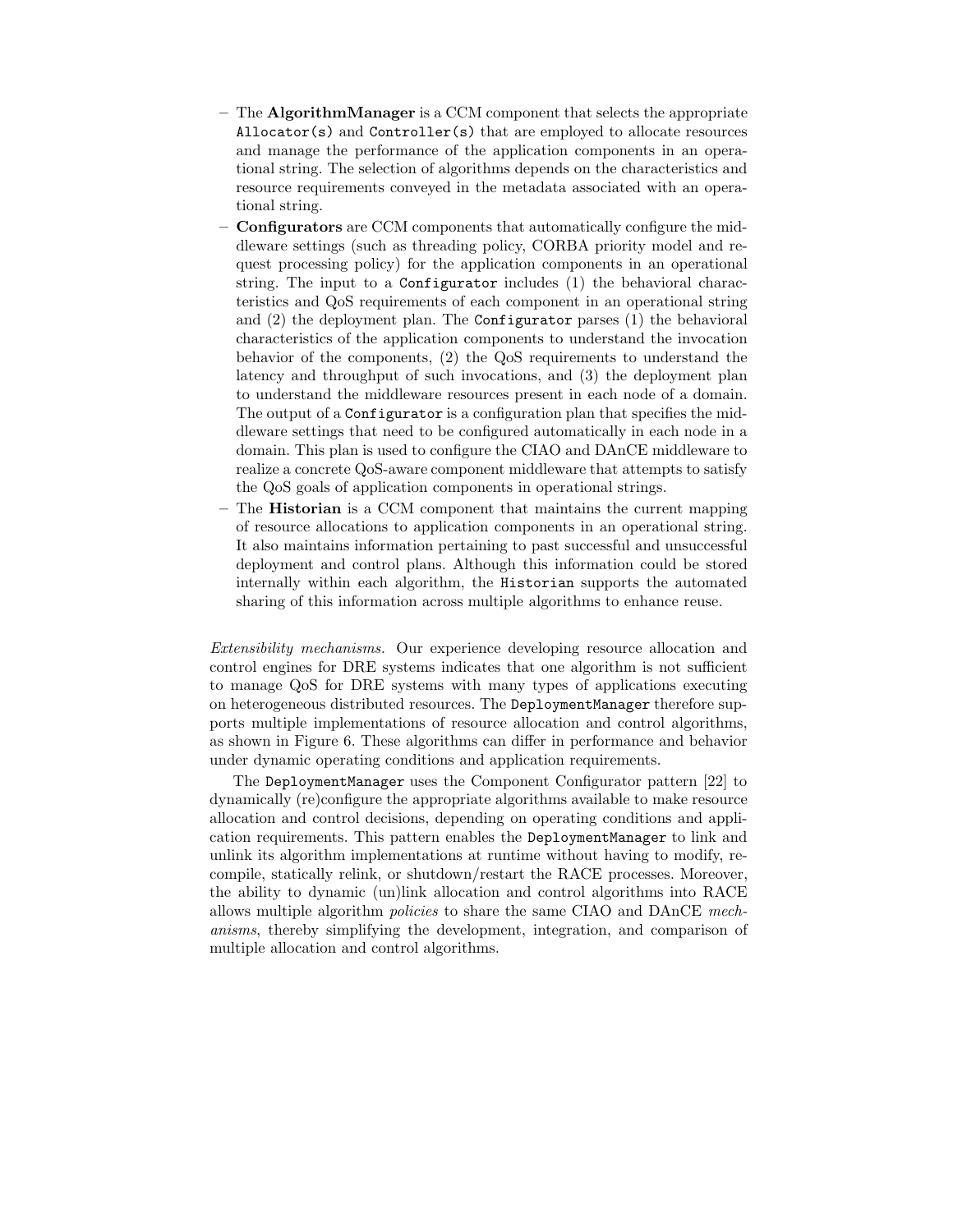# 4 Resolving DRE System Requirements with RACE

We are applying the RACE framework described in Section 3 to the science mission application scenarios described in Section 2. For example, Figure 7 shows the sequence of actions performed by RACE, as the intelligent mission planner generates the sets of operational strings to solve the goal(s) of the Global Precipitation Measurement (GPM) science mission. Since the performance of science



Fig. 7. Apply RACE to the GPM Science Mission

missions depend on the performance of their operational strings, RACE is responsible for (1) allocating resources to application components and assemblies that comprise these operational strings, (2) monitoring resource utilization in the system, and (3) ensuring the QoS requirements of these operational strings are met. This section describes how the intelligent mission planner and RACE together achieve the goals of the GPM multi-satellite DRE system presented in Section 2.

Initial application scenario. In the GPM mission, an evenly distributed constellation of satellites cover the earth's surface and collect precipitation data in a synchronized manner. The intelligent mission planner generates a nearly identical set of operational strings for each satellite, which capture their navigation, control, data capture, data analysis, and data transmission behaviors. Key QoS specifications emphasize synchronization in the data capture process. Data captured by each satellite is collected in a central location, such as a "mother ship," that performs data processing and analysis before transmitting the processed information to earth. The QoS of the science mission thus depends heavily on timely data synchronization among the satellites and between satellites and the mother ship.

The mission planner generates several artifacts, including (1) operational string(s) to execute to achieve the science mission goals,  $(2)$  information that captures the interaction, behavioral, and resource requirements of components in the operational string(s), and (3)  $QoS$  requirement(s) associated with each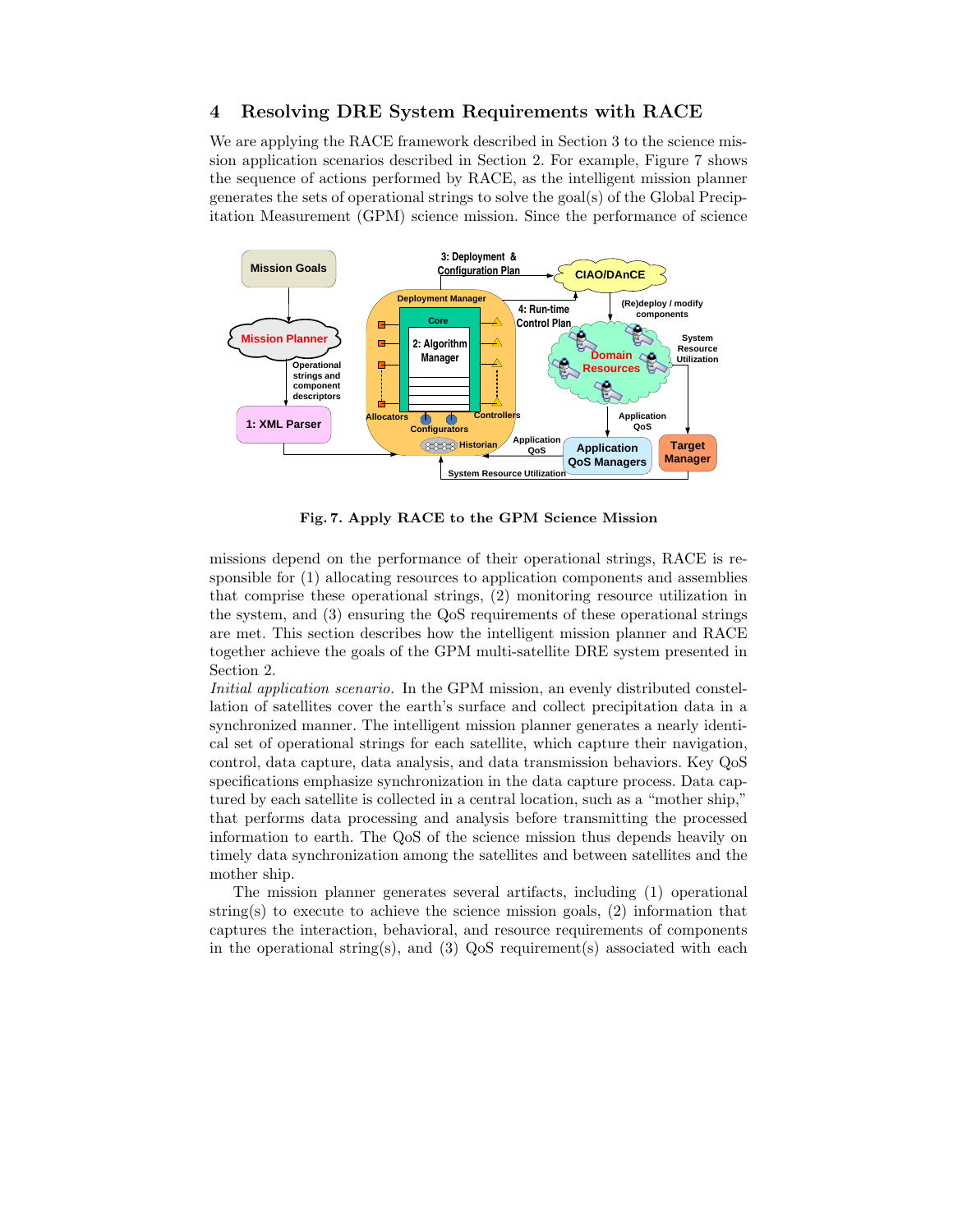operational string. This information is passed by the mission planner to RACE, which (re)allocates resources, (re)deploys, and manages the application components and assemblies to ensure QoS requirements of operational strings are met. Below, we summarize various activities performed by RACE to deploy and allocate resources to the science mission's operational strings.

1. Efficiently parse operational string resource requirements. RACE parses the XML descriptors of the GPM mission's components to obtain application QoS and resource requirements. This information is stored in an in-memory data structure, which the XML parser exposes to the DeploymentManager via a strongly typed interface. Therefore, RACE avoids the runtime overhead of parsing XML at each step, yet retains the information to make allocation and control decisions.

2. Selecting the resource allocation and control algorithms. The Deployment-Manager parses the in-memory data structure inputs provided by the XML parser and employs the AlgorithmManager that determines the set of Allocators and Controllers to use for the application components present in the operational string. RACE then automatically deploys the corresponding ApplicationQoS-Monitors and ResourceMonitors into the target environment, i.e., the appropriate satellites in the constellation.

3. Deploying and configuring application components. Using the input from the (1) XML parser, (2) ApplicationQoSMonitors, (3) TargetManager, (4) Allocators, and (5) Configurators, the DeploymentManager generates the deployment and configuration plans for the science mission's operational strings. Rather than generating individual deployment and configuration plans for each Allocator and Configurator pair, RACE generates a global deployment plan and conveys this plan to the CIAO and DAnCE middleware described in Section 3.1. This separation of concerns allows RACE to use multiple Allocators without having to perform the complex and tedious tasks of deploying the application components by itself, based on the decisions made by the Allocators. Updated application scenario. At some point, the mother satellite may determine that a storm system is developing over the Gulf of Mexico, so operators may decide to track this storm. As a first reorganization step, satellites in the vicinity are asked to accelerate their data collection rates. Meanwhile, part of the GPM system switches from the signal space coverage to the signal isolation mode, which reconfigures these satellites in the original constellation into a new tightlycoupled formation to track the expected path of the storm. The mission planner responds by generating a new set of operational strings, and the reallocation process is initiated by RACE. The control activities RACE performs in response to these varying operational conditions is summarized below.

4. System Management Once the application components are deployed, RACE monitors application performance and domain resource utilization using the ApplicationQoSMonitors and the TargetManager. The accelerated data collection rates results in new QoS requirements for some of the application components. If the performance of an operational string or an individual application component falls below the QoS performance level specified by the mission planner, the Controllers will intervene to manage and maintain domain resource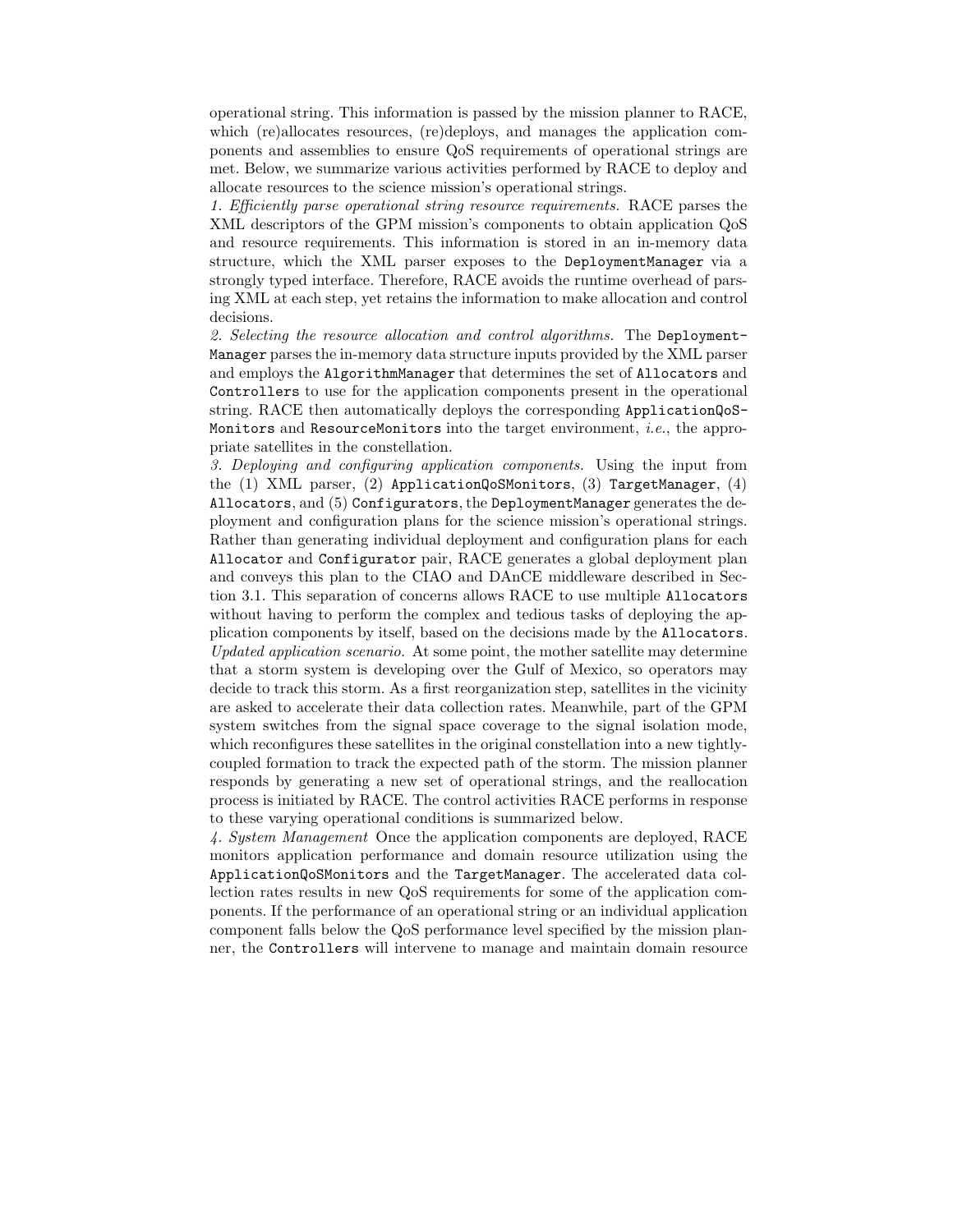utilization. RACE uses the underlying CIAO and DAnCE middleware to finetune application properties when applying the coarse-grained and fine-grained control decisions. Similarly, when the mission planner generates a new set of operational strings to implement the the tightly-coupled formation, RACE uses the configured Allocators and Controllers to allocate resources and manage and maintain domain resource utilization, respectively.

## 5 Related Work

As component middleware becomes more pervasive, there has been an increase in focus on technologies, platforms, and tools for deploying components effectively within distributed systems. This section compares our work on RACE with three recent related efforts.

The Autonomic Deployment and Management Engine (ADME) [23] provides a framework for deploying and autonomically managing application components in distributed systems. Allocating resources to application components in ADME is framed as a constraint solving problem, where domain resources are allocated to application components, subject to specified constraints. ADME uses a domain-specific constraint language called "DEclarative LAnguage for Describing Autonomic Systems" (DELDAS) to specify desired system performance as goals at design time. At runtime, the ADME infrastructure deploys and manages application components to satisfy these goals. RACE has similar motivations as ADME, though RACE provides a pluggable framework where multiple resource allocation and control algorithms can be (re)configured at runtime. RACE also focuses more on the (re)deployment and (re)configuration of QoS-enabled applications executing in DRE systems.

[24] presents a component middleware framework for distributed systems that aids the process of dynamic system reconfiguration by (1) starting and stopping application components, (2) migrating components between hosts a domain, and (3) dynamically modifying component implementations to maintain the desired QoS of applications with varying operational contexts, resource requirements, and resource availability. Although this framework provides capabilities to transparently reconfigure distributed systems, it does not provide mechanisms to bootstrap the system by performing initial resource allocation to application components. RACE augments this approach by offering capabilities to plug-in various allocation algorithms that bootstrap the system and control algorithms that drive system reconfiguration.

Plaint [25] is a tool that uses a temporal planner to manage and reconfigure a software system. A plan is defined as a sequence of execution steps that ensures desired system performance. Plaint generates to types of plans: (1) deployment plans that allocate resources to application components, and (2) reconfiguration plans that dynamically reconfigure systems in response to changes in their operation that may be attributed to factors such as external attacks that result in loss of critical application components. The output from various planning techniques can be viewed as deployment plans and control plans that RACE can execute to ensure desired system performance. RACE also augments this planning ap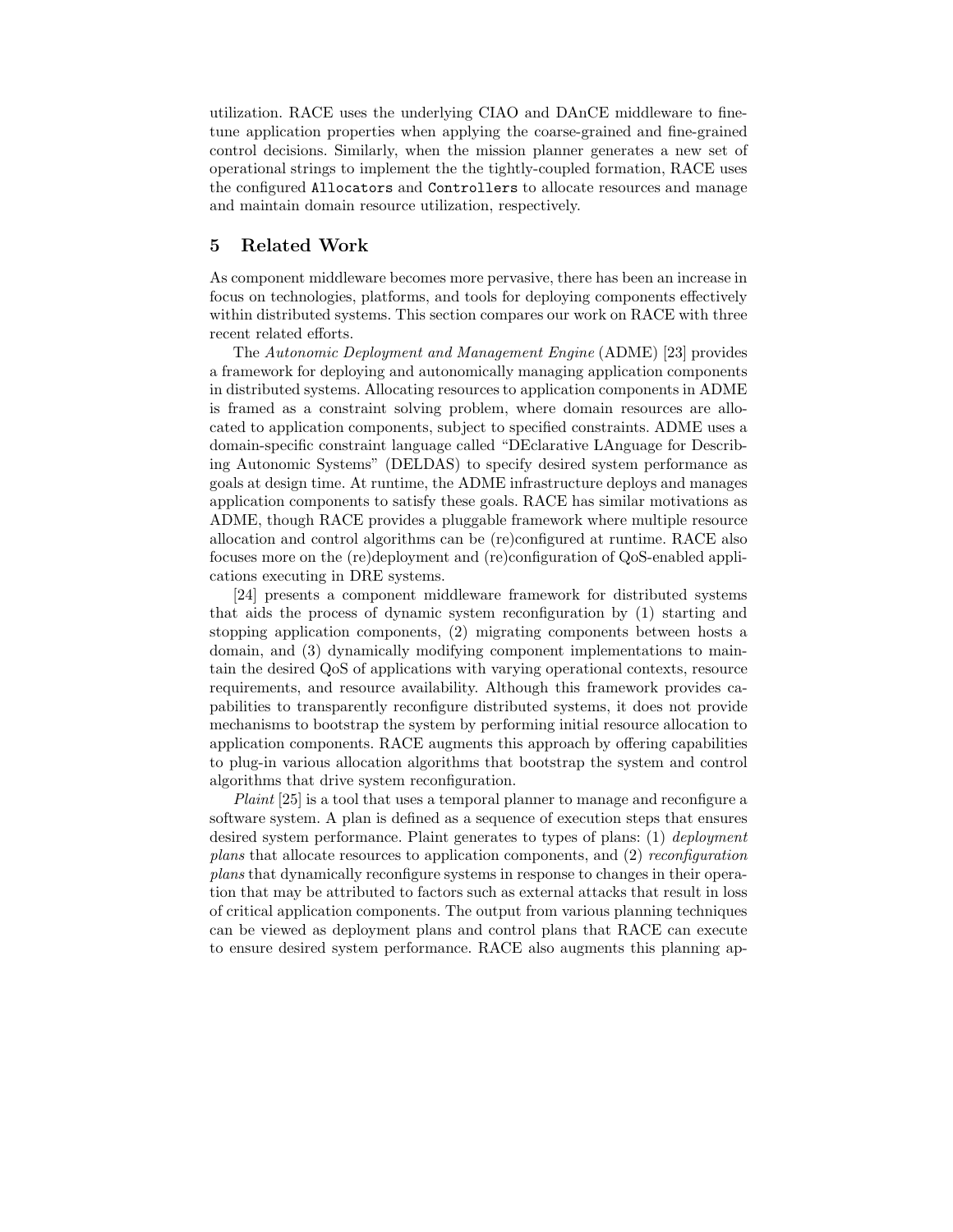proach to system reconfiguration by providing the capability to link and unlink various planning mechanisms at run-time to handle system reconfiguration more transparently.

## 6 Concluding Remarks

This paper describes the design and application of a Resource Allocation and Control Engine (RACE), which is a middleware framework that integrates multiple resource management algorithms based on standard OMG Lightweight CORBA Component Model (CCM) and Deployment and Configuration capabilities for (re)deploying and (re)configuring application components in DRE systems. RACE manages system resource utilization and ensures QoS requirements of operational strings are met even under varying operational contexts and/or varying resource requirement/availability. Our future work will apply CIAO, DAnCE, and RACE to a broader range of DRE systems, including more of the science applications presented in Section 2, as well as total ship computing systems [1]. We plan to evaluate the pros and cons of RACE qualitatively and quantitatively.

## References

- 1. Schmidt, D.C., Schantz, R., Masters, M., Cross, J., Sharp, D., DiPalma, L.: Towards Adaptive and Reflective Middleware for Network-Centric Combat Systems. CrossTalk (2001)
- 2. Sharp, D.C., Roll, W.C.: Model-Based Integration of Reusable Component-Based Avionics System. In: Proc. of the Workshop on Model-Driven Embedded Systems in RTAS 2003. (2003)
- 3. Sharma, P., Loyall, J., Heineman, G., Schantz, R., Shapiro, R., Duzan, G.: Component-Based Dynamic QoS Adaptations in Distributed Real-Time and Embedded Systems. In: Proc. of the Intl. Symp. on Dist. Objects and Applications (DOA'04), Agia Napa, Cyprus (2004)
- 4. Object Management Group: Deployment and Configuration Adopted Submission. OMG Document ptc/03-07-08 edn. (2003)
- 5. Object Management Group: Light Weight CORBA Component Model Revised Submission. OMG Document realtime/03-05-05 edn. (2003)
- 6. NASA Science Mission Directorate: NASA Science Missions. http://science.hq. nasa.gov/directorate/index.html (2004)
- 7. Esper, J., Wiscombe, W., Neeck, S., Ryschkewitsch, M.: Leonardo-BRDF: A New Generation Satellite Constellation. In: 51st International Aeronautical Congress, Rio de Janerio, Brazil (2000)
- 8. Ruf, C.S., Principe, C.M., Neek, S.P.: Enabling Technologies to Map Precipitation with Near-Global Coverage and Hour-Scale Revisit Times. In: Proc. of IEEE Intl. Geoscience and Remote Sensing Symposium (IGARSS), Honolulu, HI (2000)
- 9. Clement, B.J., Barrett, A.C.: Coordination Challenges for Autonomous Spacecraft. In: AAMAS-02 Workshop Notes on Towards an Application Science: MAS Problem Space and Their Implications to Achieving Globally Coherent Behavior, Bologna, Italy (2002)